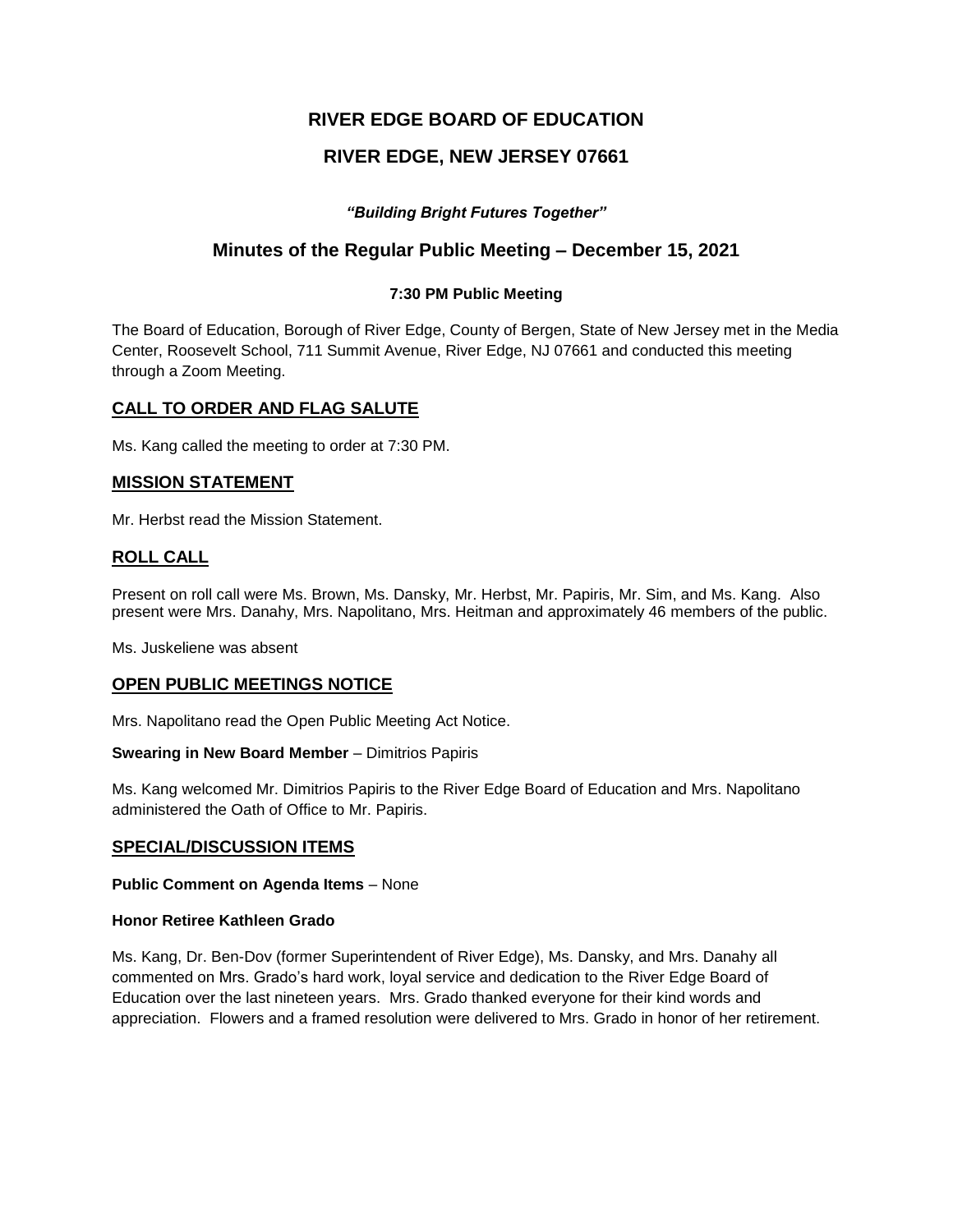### **RESOLUTION TO RECOGNIZE OUR HONOREE**

#### **Honor Retiree Kathleen Grado**

*WHEREAS, Kathleen Grado has announced that she is retiring from the River Edge Board of Education after nineteen years of dedicated service as the Secretary to the Superintendent; and*

*WHEREAS, her loyal service to the Board of Education and the Administration has created a welcoming place for colleagues and all members of the River Edge community; and*

*WHEREAS, she has participated in the organization and collaboration of Teacher of the Year, Sixth Grade Board Meetings, Fun Run, and SwiftReach Messaging; and*

*WHEREAS, her professional skills combined with her friendly, helpful, and witty personality has made her an essential part of the Board of Education Office Team; and*

*WHEREAS, after her years of faithful service to the River Edge Community, she wishes to pursue her retirement; now therefore,*

*BE IT RESOLVED, that the Board of Education of the Borough of River Edge on this Fifteenth Day of December, Two Thousand Twenty One spread upon its Minutes this Resolution of Appreciation for her valued service; and*

*BE IT FURTHER RESOLVED, that the River Edge community offers its best wishes to Kathleen Grado for a long, happy, healthy and productive retirement and its gratitude for her years of service to the District.*

#### **Motion by: Mr. Herbst Seconded by: Mr. Sim**

Ayes: Ms. Brown, Ms. Dansky, Mr. Herbst, Mr. Papiris, Mr. Sim, Ms. Kang Nays: None

## **REPORTS**

## **SUPERINTENDENT**

Mrs. Danahy reported on the following:

- Mrs. Danahy thanked everyone for their warm welcome and said it has been wonderful getting to know many different members of our River Edge Schools Community. She expressed how thrilled she is to be here.
- Mrs. Danahy visited with River Dell last week to see some Social Studies Curriculum being worked on with our fifth and sixth grade teachers in Oradell and seventh and eighth grade teachers in the River Dell Middle School. It was a really productive day. Our Curriculum Specialists planned the day together with all three Districts. It was wonderful to see such a great collaboration and everyone hopes that we can build on that and collaborate across our Districts in curriculum development.
- Mrs. Danahy visited with lots of classrooms and said our schools are happy places where students are learning and collaborating. We do have some students zooming in for virtual learning and we are finding ways for both in person and virtual students to collaborate.
- Our Covid-19 numbers are rising since Thanksgiving. There have been eight students and one staff member cases in Cherry Hill School and there have been 11 students and one staff member cases in Roosevelt School.
- There is a resolution on tonight's agenda to approve Daphne Caplis as the Administrative Assistant to the Superintendent. Ms. Caplis comes to us with lots of school district experience. We are looking forward to having her start in January and she is a welcomed addition to our Board Staff.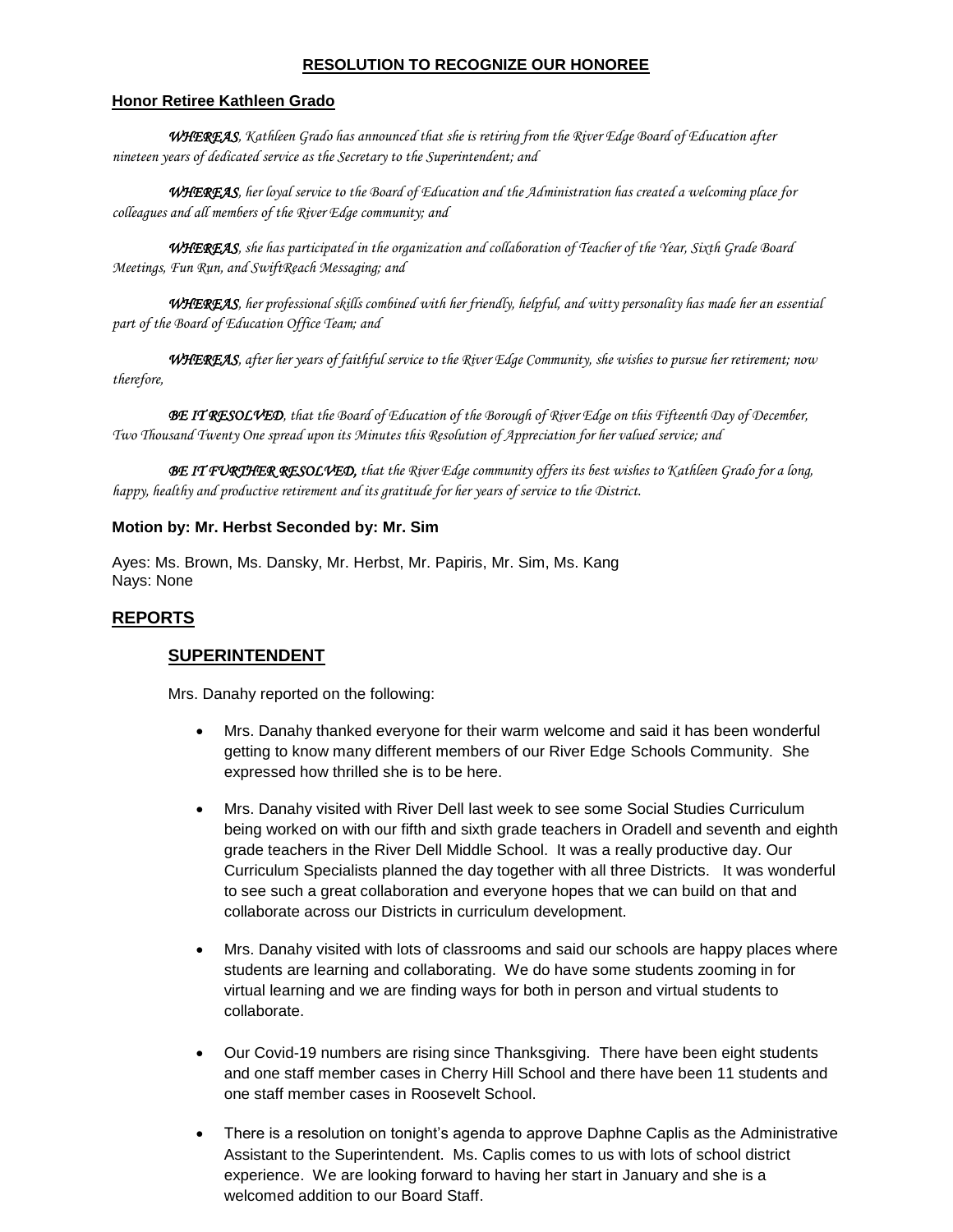There is a potential HIB incident to report on. It involves a Roosevelt Student male sixth grader having a verbal exchange with a female sixth grader. The incident was investigated and while the remarks were deemed insensitive it was not found to be HIB related. Consequences were given according to the Code of Conduct and the students are receiving support from our Pupil Assistance Counselor.

## **PRINCIPAL**

Mrs. Heitman reported on the following:

- We had our Holiday Concert on December 9th. This included the fifth and sixth grade Band, Chorus and Orff Ensemble. Mrs. Heitman thanked Ms. Cuadra, Ms. Dent and Ms. Del Guidice. Roosevelt School will have their concert tomorrow. Mrs. Heitman has already met with the music department to start planning for the Spring Concert and involvement of more students.
- The District just received our Start Strong Results for the fourth through sixth grade students. The letters will get mailed on Tuesday, December 21st for both schools.
- The report card portal opened at 3:00PM on Monday. Parent Conferences were held Tuesday, December 14<sup>th</sup> and will continue on Thursday, December 16th. We had a mix of virtual and in person conferences and they seemed to go well.
- The Cherry Hill PTO set up snack for the teachers for Parent Conferences. They are also providing a holiday breakfast for the staff on Monday, December 20th. The PTO and a committee of teachers created the first Cherry Hill School Recipe Book. We asked any interested sixth graders to create a front and/or back cover. We received recipes from both staff and parents. There are over 100 recipes. It has been published and we hope it will be given out next week for all who purchased it. Mrs. Heitman thanked Ms. Jaskot, Ms. DeVasto, Ms. Wendrychowicz, Ms. Miele and the PTO for this.
- We are looking forward to the first grade assembly with the Center for Aquatic Sciences tomorrow.
- There will be a 12:45 day session for Thursday, December  $23^{\text{rd}}$ . Mrs. Heitman wished all a relaxing enjoyable time with families during the holidays and the break.

# **BOARD SECRETARY**

Mrs. Napolitano reported on the following:

- There is a resolution on tonight's agenda (D4) to dispose of 200 Chromebooks to Green Wave Electronics. This company will reimburse the District based on assessing the devices. These Chromebooks aren't usable as they are right now, but they can be recycled.
- There is a resolution on tonight's agenda (G8) to terminate a Region V Independent Consultant Contract.
- Mrs. Napolitano stated in 2020 we were able to apply for a Security Grant for Alyssa's Law. We just received the monies in the amount of \$64,113. We will put the money back into Capital Reserve, which is where it was appropriated from, and it may help to pay for our boiler project.
- The auditors from Lerch, Vinci, and Higgins have come and started the annual audit of the River Edge School district today.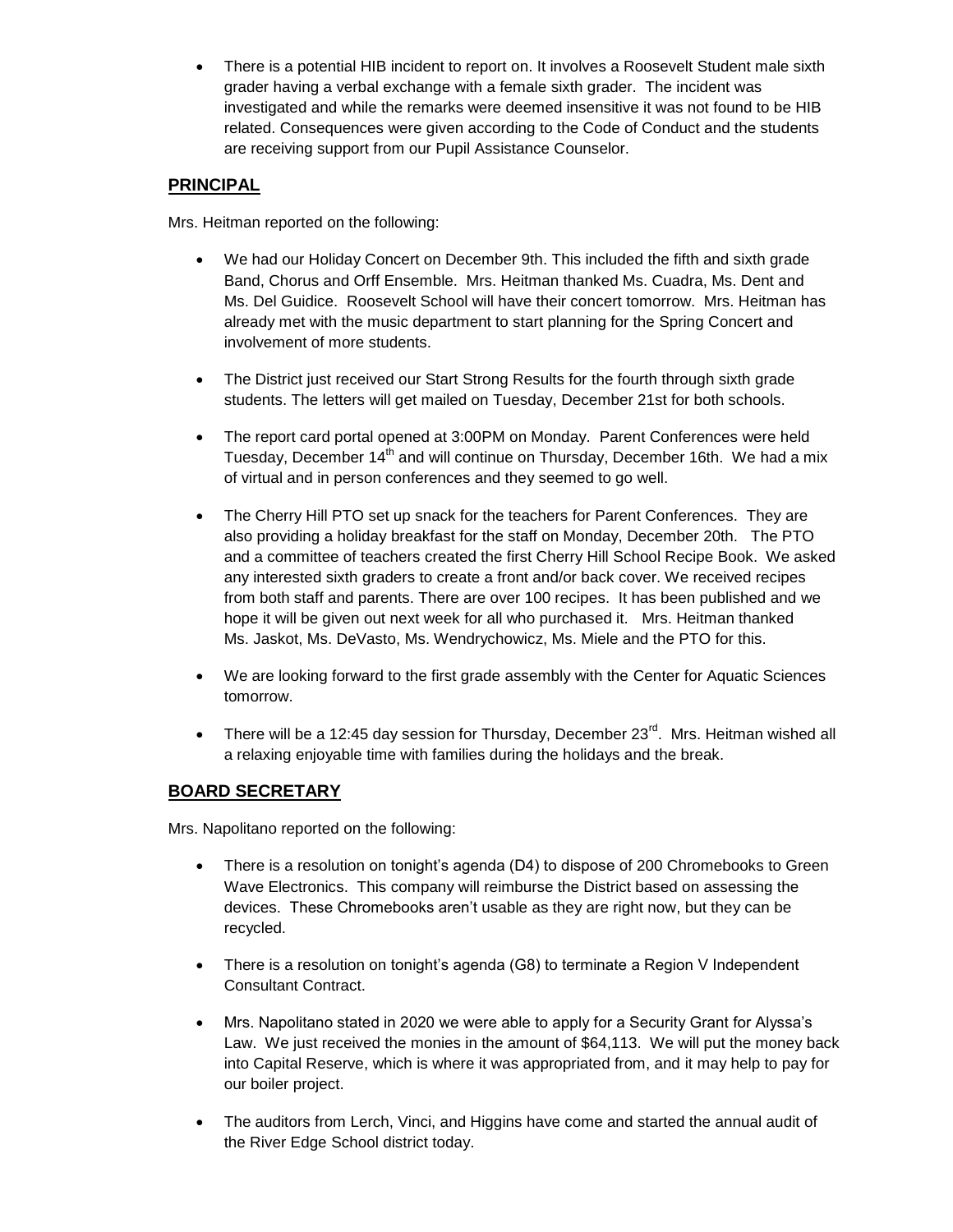## **PRESIDENT**

Ms. Kang reported on the following:

- Ms. Kang welcomed Mr. Papiris to the River Edge Board of Education and looks forward to working with him.
- Ms. Kang thanked the board members for completing the Board Self-Evaluations. Mr. Matt Lee is compiling it all together for the board.

## **COMMITTEES**

Ms. Dansky stated the Finance and Facilities Committee met on December 8th. They discussed touring small group instructional spaces at Roosevelt School, options for small group instructional spaces at Roosevelt School, follow up on the shed request from REGAL, Interlocal Agreements, new bills approval system, and future items.

Mr. Herbst attended a New Jersey School Board Association Committee Meeting. Mr. Herbst was appointed to serve as the Alternate Representative for Legislative District 38. He read a letter for the board and audience to better understand what that Committee is tasked with.

Mr. Herbst attended a Legislative Committee Meeting on December 11<sup>th</sup> and reported the following:

The Legislative Committee is a standing committee of NJSBA and is charged with adopting the advocacy action plan recommended to the NJSBA Board of Directors for each State Legislative session. Legislative Committee members engage in advocacy efforts at the grassroots level to advance the Association's legislative agenda. The ability of committee members to communicate with legislators is critical in advancing NJSBA's goals.

At the meeting, the Legislative Community unanimously recommended the 2022-2023 Legislative Advocacy Agenda/Action Plan. While it is not public until the NJSBA Board of Directors approves it, it covers similar topics to the 2020-2021 Legislative Advocacy Agenda/Action Plan, reflecting advocacy issue changes related to the COVID-19 pandemic including teacher/staff shortages, mental health, and learning loss.

There was a variety of federal and state legislation discussed. The federal infrastructure law includes money for greener construction in schools, so we will have to see if it impacts River Edge. The current proposal for the Build Back Better bill includes universal pre-k, which Governor Murphy is pushing for heavily in New Jersey, so we will see how it plays out over the next few months. The USDOE sent a letter to the NJDOE indicating that state funding for certain districts that received high amounts of federal relief aid would need to stay the same; although the NJDOE is responding to this letter, it is not anticipated that this would impact River Edge. There was a lot of discussion at the legislative committee meeting on December 11th regarding NJ S3434, the new special education age-out bill that was passed by the governor which requires boards of education to provide special education and related services to certain students exceeding age of eligibility for special education and related services due to the Coronavirus pandemic. A question was asked about NJSBA's stance on NJ A6100, which would require school districts to provide instruction on Asian American and Pacific Islander (AAPI) history in the social studies curriculum. The legislative team responded that while they usually oppose state mandates in the curricular realm, NJSBA is remaining neutral on this bill due to the rise in hate crimes and racial injustice against the AAPI community. There were further discussions on mental health, diversity, and learning loss bill packages making their way through the legislature. A final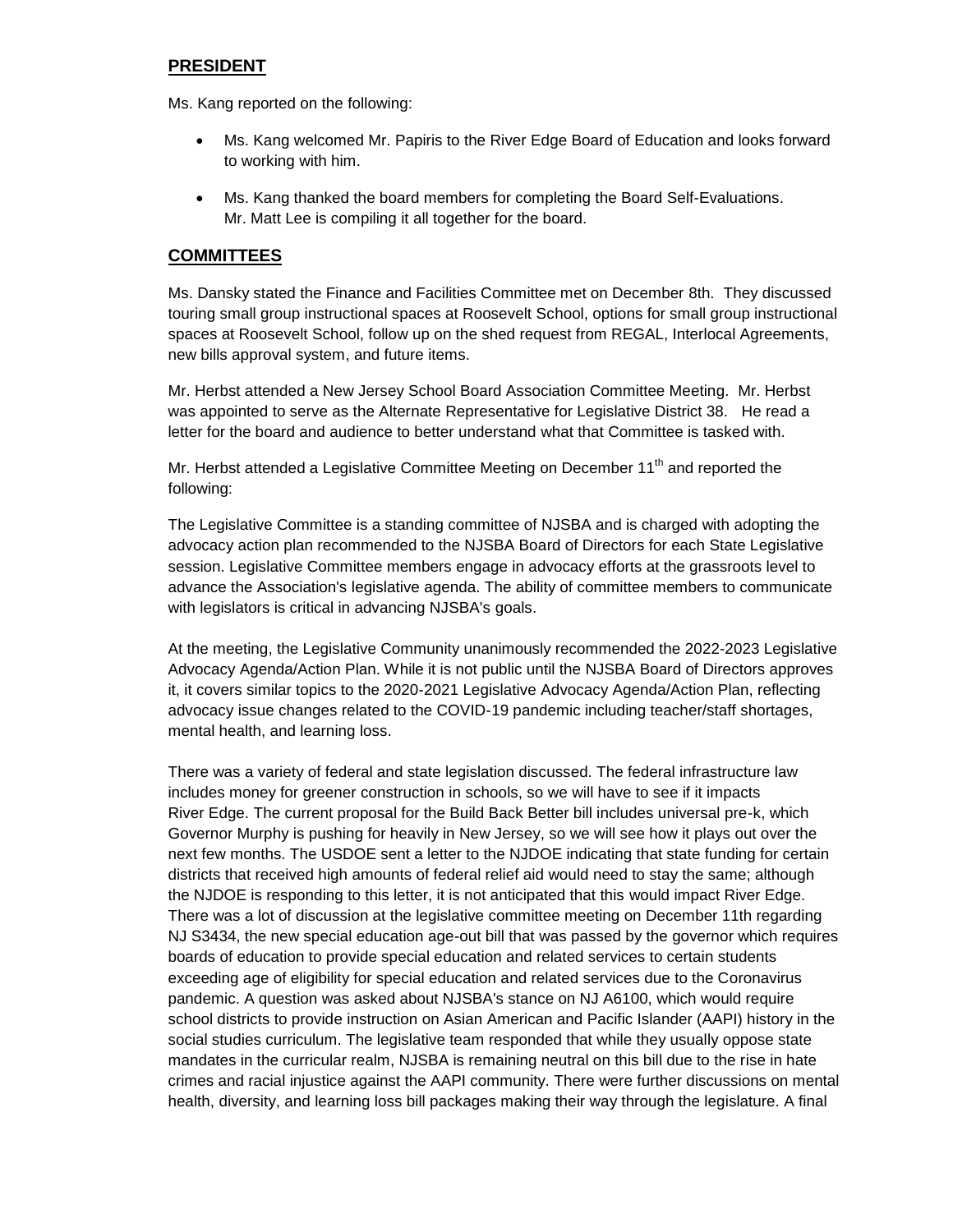discussion highlighted committee member concerns regarding the lack of consistency in individual district responses to the COVID-19 pandemic, especially in the realm of quarantine policies. The legislative team shared that the updated Legislative Advocacy Agenda/Action Plan will allow them to pursue advocacy for more coordinated responses to the pandemic in the state legislature.

## **MOTIONS TO BE ACTED UPON**

## **A. ADMINISTRATION/POLICY**

**1**. That the Board of Education approve the Minutes and Confidential Minutes of December 1, 2021.

#### **Motion by: Mr. Herbst Seconded by: Mr. Papiris**

Ayes: Ms. Brown, Ms. Dansky, Mr. Sim, Ms. Kang Nays: None, Abstained: Mr. Herbst, Mr. Papiris

- **2**. That the Board of Education approve the staff development and travel as per the schedules for December 2021 including relevant mileage reimbursement. (Addendum)
- **3**. That the Board of Education approve the 2022 Uniform State Memorandum of Agreement between the River Edge Elementary Schools and the River Edge Law Enforcement Officials for the 2021-2022 school year.

#### **Motion by: Mr. Papiris Seconded by: Ms. Brown**

Ayes: Ms. Brown, Ms. Dansky, Mr. Herbst, Mr. Papiris, Mr. Sim, Ms. Kang Nays: None

#### **B. CURRICULUM/EDUCATION** - None

### **C. BUILDINGS & GROUNDS**

**1**. That the Board of Education approve for dual use of room 105 in the Roosevelt School for the 2021-2022 school year.

#### **Motion by: Ms. Brown Seconded by: Ms. Dansky**

Ayes: Ms. Brown, Ms. Dansky, Mr. Herbst, Mr. Papiris, Mr. Sim, Ms. Kang Nays: None

### **D. FINANCE/GRANTS/GIFTS**

- **1**. That the Board of Education approve the bills & claims dated December 2021, totaling \$850,999.59 including checks #10386 through #10453. Payrolls dated November 15, 2021 and November 29, 2021, totaling \$1,294,854.21 issued therefore, a copy of such warrants list are attached as part of these minutes. (Addendum)
- **2**. That the Board of Education approve the Budget Transfers for the school year 2021-2022 as of October 31, 2021 and November 30, 2021. (Addendum)
- **3**. That the River Edge Board of Education approve the Secretary's and Treasurer's Reports for the period ending October 31, 2021 and November 30, 2021.

Further, we certify that as of October 31, 2021 and November 30, 2021 after review of the secretary's monthly financial report (appropriations section) and upon consultation with the appropriate district officials, to the best of our knowledge no major account or fund has been over expended in violation of N.J.A.C. 6A:23-2.11 and that sufficient funds are available to meet the districts financial obligation for the remainder of the fiscal year. (Addendum)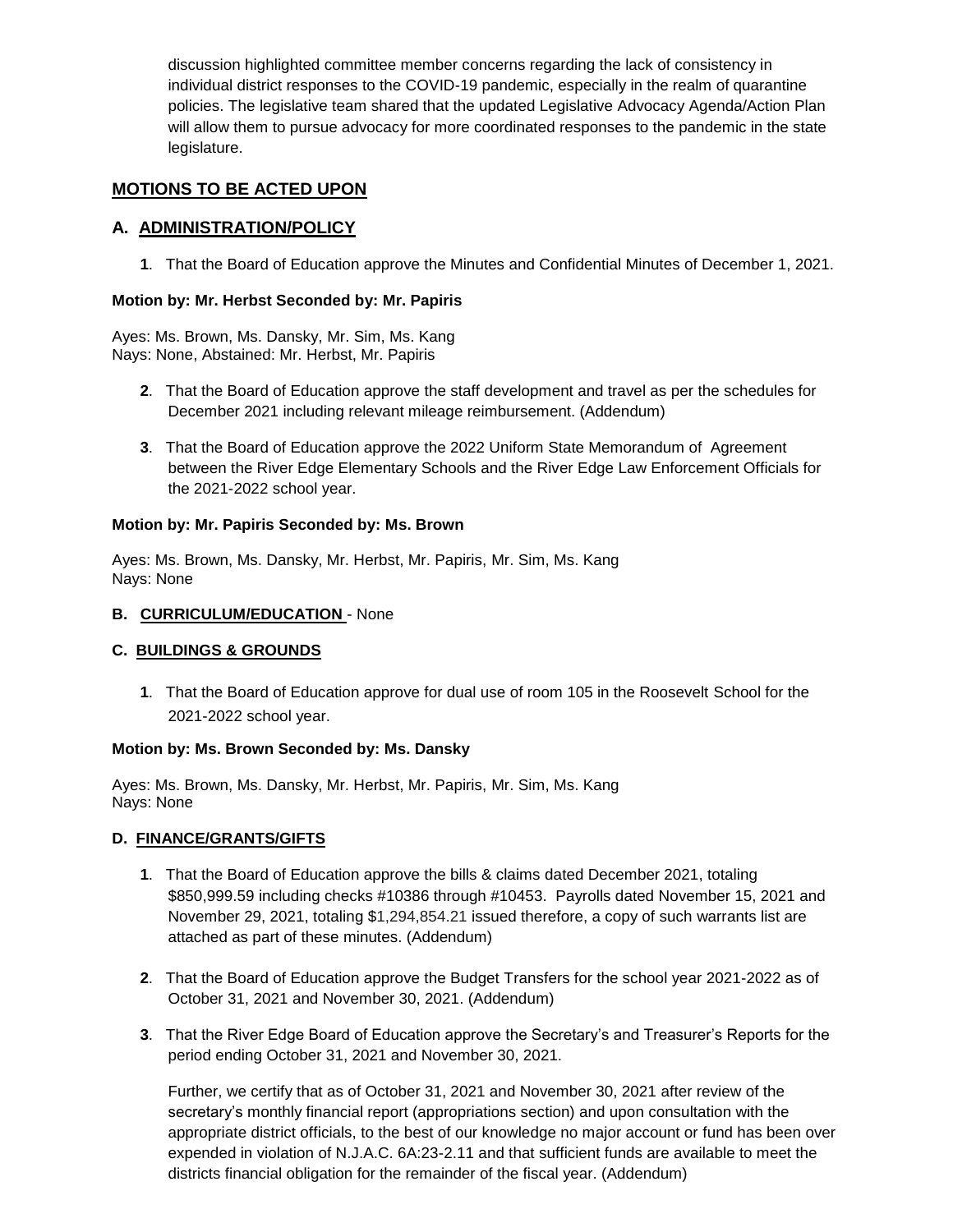**4**. That the Board of Education approve to recycle 200 Chromebooks to Green Wave Electronics in the amount to be determined upon completion of assessing the devices.

### **Motion by: Ms. Dansky Seconded by: Mr. Sim**

Ayes: Ms. Brown, Ms. Dansky, Mr. Herbst, Mr. Papiris, Mr. Sim, Ms. Kang Nays: None

## **E**. **PERSONNEL**

**1**. That the Board of Education, with the recommendation of the Superintendent, approve Jacqueline Frontauria, Part-time Aide, starting on December 16, 2021 through June 30, 2022.

### **Motion by: Mr. Sim Seconded by: Mr. Herbst**

Ayes: Ms. Brown, Ms. Dansky, Mr. Herbst, Mr. Sim, Ms. Kang Nays: None, Abstained: Mr. Papiris

**2**. That the Board of Education accept, with regret, the retirement of Sharon Francin, 504 Aide, effective December 31, 2021.

### **Motion by: Mr. Herbst Seconded by: Mr. Papiris**

Ayes: Ms. Brown, Ms. Dansky, Mr. Herbst, Mr. Papiris, Mr. Sim, Ms. Kang Nays: None

**3**. That the Board of Education authorize the payment due to the following employees for unused sick days.

## Sharon Francin Kathleen Grado

- **4**. That the Board of Education post approve Courtney Sweet for Cycle II, Math, of the Post Dismissal Instructional Academy for the 2021-2022 School Year, as per contract.
- **5**. That the Board of Education post approve Lynn Bosche (as an aide) for Cycle II, Math, of the Post Dismissal Instructional Academy for the 2021-2022 School Year, at her hourly rate.
- **6**. That the Board of Education with the recommendation of the Superintendent approve Lauren Jackson for Student Field Experience to consist of 30 hours of classroom observation to commence on or about January 3, 2022 through January 21, 2022 pending criminal history review.

### **Motion by: Mr. Papiris Seconded by: Ms. Brown**

Ayes: Ms. Brown, Ms. Dansky, Mr. Herbst, Mr. Sim, Ms. Kang Nays: None, Abstained: Mr. Papiris

**7**. That the Board of Education, with the recommendation of the Superintendent, approve Daphne Caplis, Administrative Assistant to the Superintendent, starting January 3, 2022 through June 30, 2022.

### **Motion by: Ms. Brown Seconded by: Ms. Dansky**

Ayes: Ms. Brown, Ms. Dansky, Mr. Herbst, Mr. Papiris, Mr. Sim, Ms. Kang Nays: None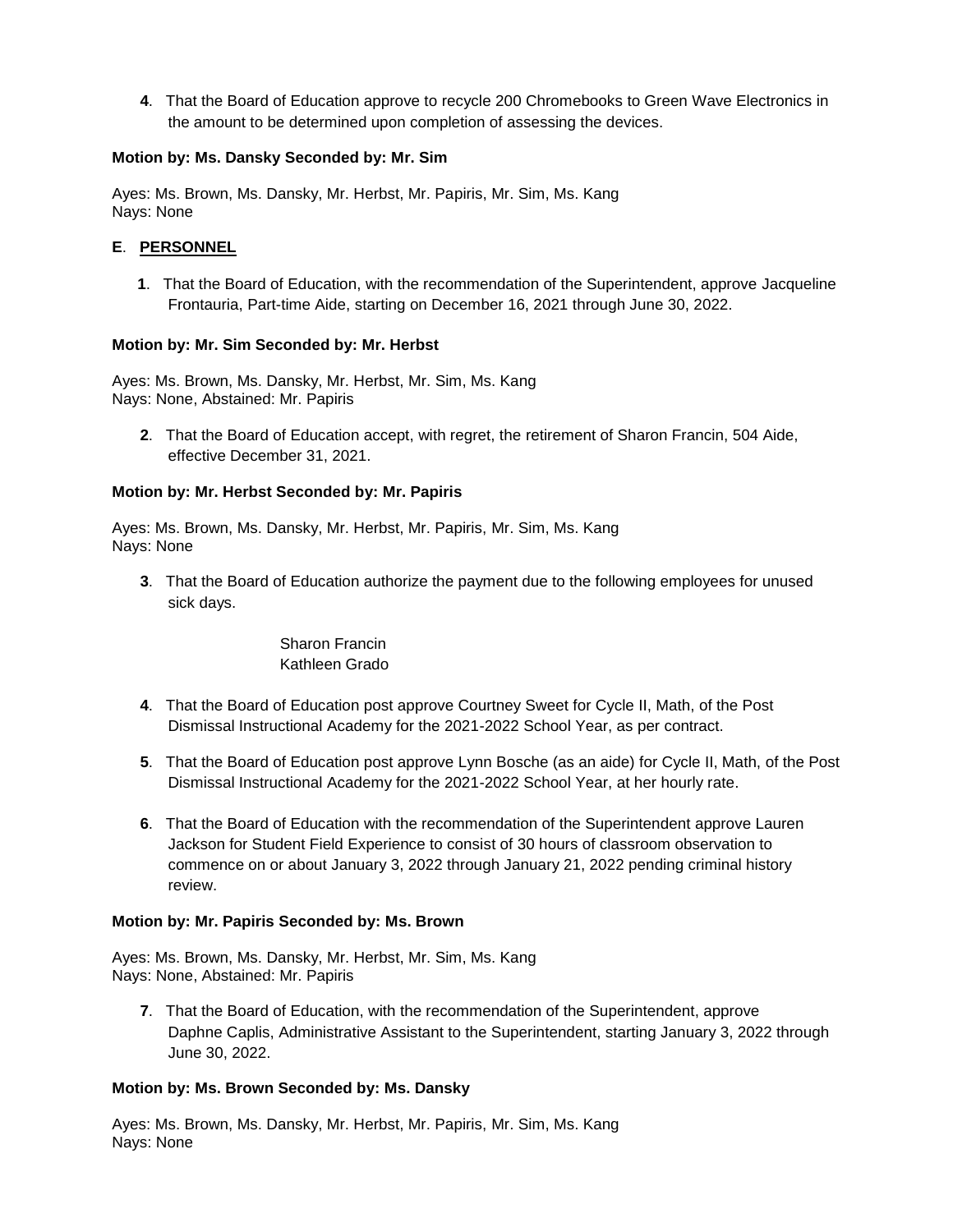### **F**. **RIVER EDGE SPECIAL EDUCATION**

**1**. That the Board of Education approve Dr. Sameh Ragheb to conduct in person Psychiatric Evaluations for the 2021-2022 school year, not to exceed \$850.00.

#### **Motion by: Ms. Dansky Seconded by: Mr. Sim**

Ayes: Ms. Brown, Ms. Dansky, Mr. Herbst, Mr. Papiris, Mr. Sim, Ms. Kang Nays: None

### **G**. **REGION V ADMINISTRATION & TRANSPORTATION**

- **1**. That the Board of Education approve the bills & claims dated December 2021, totaling \$921,675.57 including checks #60274 through #60368.
- **2**. WHEREAS, the River Edge Board of Education (the "Board") is the lead education agency ("LEA") for the Bergen County Region V Council for Special Education ("Region V"); and

WHEREAS, Region V provides shared services for its member districts, non-member districts such as evaluations, direct services, and consultation; and services to non-public schools as requested by member and non-member districts;

WHEREAS, as the LEA, the Board must approve the consultant agreements of the providers that Region V utilizes to deliver shared services to its member districts, non-member districts and services to non-public schools as requested by member and non-member districts;

BE IT RESOLVED, that the Board, upon recommendation of the Superintendent, approves the consultant agreements of the following Region V Shared Services Consultants/Agencies to provide evaluations, direct services, and consultation, to public and non- public schools for member districts and non-member districts upon request for the 2021-2022 school year:

| <b>Consultant</b>   | <b>Discipline</b>                          | <b>Area of Service</b>                    | <b>Hourly Rate/Rate Per</b><br><b>Evaluation</b> |
|---------------------|--------------------------------------------|-------------------------------------------|--------------------------------------------------|
| Lincy Aprigliano    | Speech Language<br>Therapist<br>Consultant | Evaluations                               | \$350 Evaluation                                 |
| Taryn Corrigan      | Occupational<br>Therapist                  | <b>Direct Services</b>                    | OT Home Services<br>\$100/hr*                    |
| Edyta<br>Oldakowska | <b>School Psychologist</b>                 | <b>Direct Services</b><br>and Evaluations | Public \$75/hr, \$350<br>Evaluation              |

\*consultant previously approved, approval of additional rate for home services

**3**. BE IT RESOLVED, that the Board, upon recommendation of the Superintendent approve the following rates that are part of already established contracts.

| Agency                  | Service           | Rates:                                              |
|-------------------------|-------------------|-----------------------------------------------------|
| Aveanna                 | Substitute RN/LPN | Previously Approved:<br>Sub RN/LPN \$60/hr.         |
| Bayada                  | Substitute RN/LPN | Previously Approved:<br>Sub RN \$60/hr/LPN \$50/hr. |
| <b>Priority Nursing</b> | Transport RN      | Previously Approved:<br>Transport RN \$120/hr.      |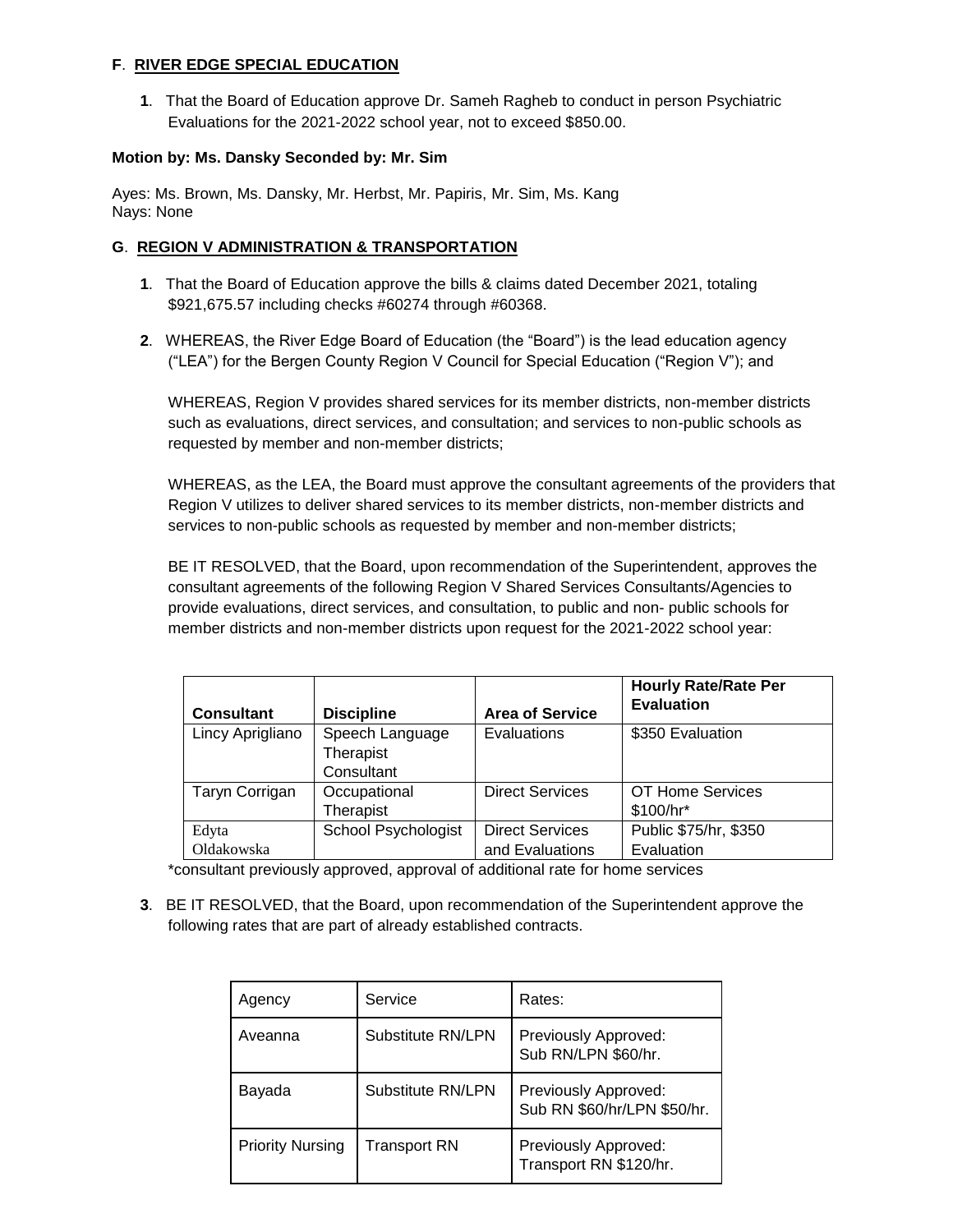**4**. That the Board of Education rescind the following Addendum Contract for the 2021-2022 school year.

| Route | Transporter                  | Per Diem |  |
|-------|------------------------------|----------|--|
| 1819  | <b>Valley Transportation</b> | \$858.54 |  |

**5**. That the Board of Education post approve the following Addendum Contracts for the 2021-2022 school year.

| Route | Transporter                  | Per Diem  |
|-------|------------------------------|-----------|
| 1819  | <b>Valley Transportation</b> | \$1015.31 |
| 2907  | First Student, Inc.          | \$580.41  |
| 2909  | First Student, Inc.          | \$614.37  |
| 2940  | All Points Transportation    | \$256.26  |
| 3018  | <b>Valley Transportation</b> | \$325.00  |

**6**. That the Board of Education post approve the following Quote Contracts for the 2021-2022 school year.

|       |                |          | Per     | Total    |
|-------|----------------|----------|---------|----------|
|       |                | Per      | Diem    | Per      |
| Route | Transporter    | Diem     | Aide    | Diem     |
|       | Morgan         |          |         |          |
| Q028  | Transportation | \$299.00 | \$86.00 | \$385.00 |

**7**. That the Board of Education approve the 2021-2022 Jointure Transportation Agreement between The Palisades Park Board of Education (Host) and Region V (Joiner).

#### **Motion by: Mr. Sim Seconded by: Mr. Herbst**

Ayes: Ms. Brown, Ms. Dansky, Mr. Herbst, Mr. Papiris, Mr. Sim, Ms. Kang Nays: None

**8**. **WHEREAS**, a consultant whose name is on file in the Board office has a contract with a seven (7) day notice provision; and

**WHEREAS**, the Coordinator of Region V Council for Special Education has recommended that the Board invoke the seven (7) day notice provision to terminate said consultant's contract; and

**NOW, THEREFORE, BE IT RESOLVED** that the Board hereby invokes the seven (7) day notice provision of the above referenced consultant's contract; and

**BE IT FURTHER RESOLVED** that the Board Secretary/Business Administrator shall provide the consultant with notice of the Board's action as set forth in this Resolution forthwith.

#### **Motion by: Mr. Herbst Seconded by: Mr. Papiris**

Ayes: Ms. Brown, Ms. Dansky, Mr. Herbst, Mr. Sim, Ms. Kang Nays: None, Abstained: Mr. Papiris